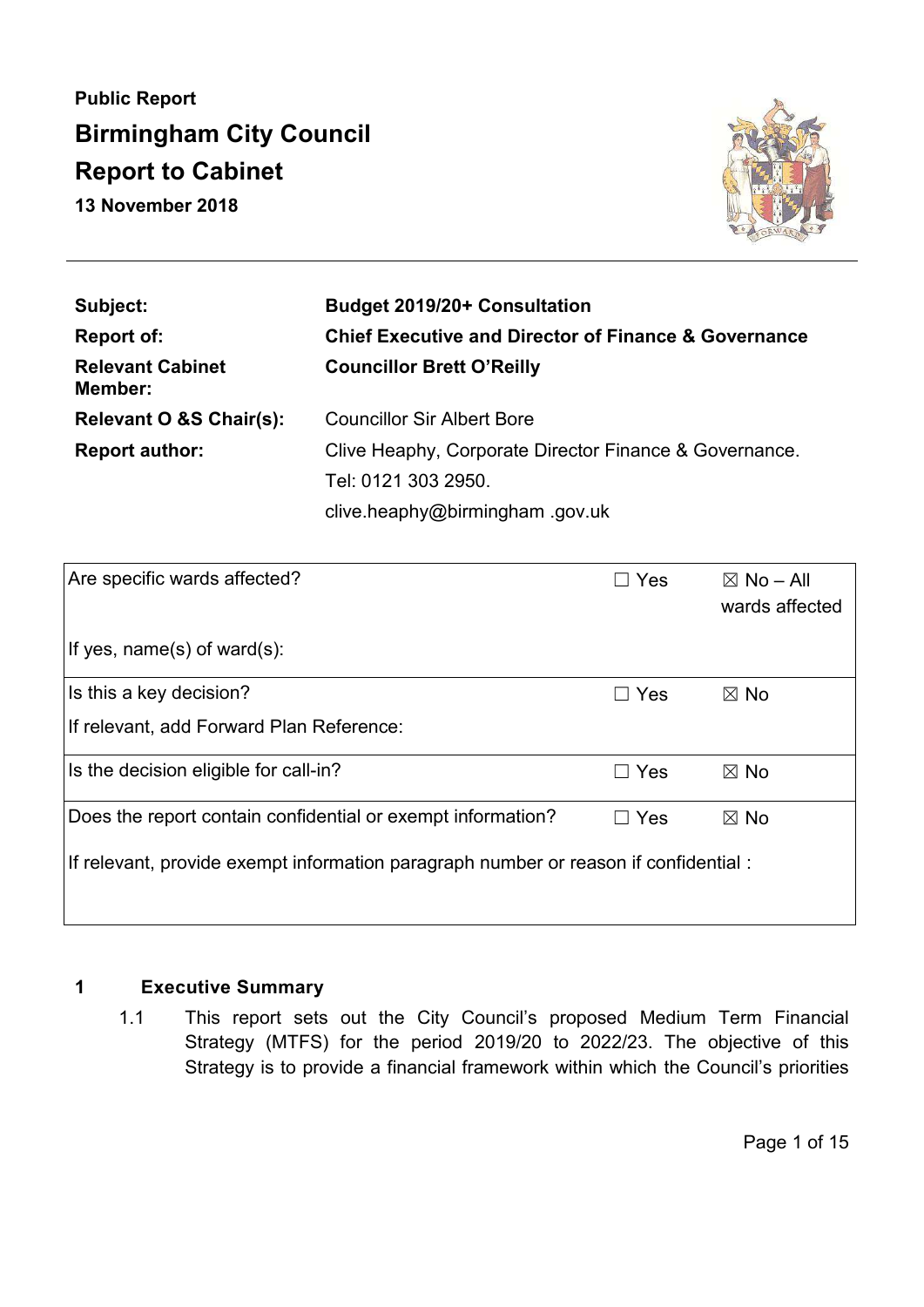can be delivered within the context of financial stability and is sustainable in the medium term.

- 1.2 The report provides the basis for consultation for revenue budget saving proposals of £18.2m in 2019/20, growing to £26.0m in 2022/23, and a proposed overall Council Tax increase of 4.99% in 2019/20.
- 1.3 The Strategy is based around a number of key aims:
	- i. To re-focus the allocation of resources so that, over time, priority areas receive additional resources whilst ensuring that services are defined on the basis of a clear alignment between priority and affordability
	- ii. To ensure that the Council sets a balanced budget for 2019/20 and that its long term financial health and viability remains sound.
	- iii. To plan the level of fees, charges and taxation in line with levels that the Council regard as being necessary, acceptable and affordable to meet the Council's aims, objectives, policies and priorities whilst gradually reducing the Council's reliance on Central Government funding; and
	- iv. To protect its reserves for 'rainy day' events and not seek to use them to meet ongoing pressures or where savings have not been achieved.
- 1.4 This report outlines the Cabinet's draft budget proposals for this period to deliver its priority outcomes for residents in a financially sustainable way. This document sets out the Council's proposals for 2019/20 and indicative proposals for the following 3 years. From next year, we plan to move to a two-year firm budget.
- 1.5 Since April 2017, the West Midlands, including Birmingham City Council has been participating in a pilot scheme to retain 100% of the business rates collected locally in return for the cessation of Revenue Support Grant (RSG) from the Government. Together with income from Council Tax, these two sources of funding now account for more than 93% of the Council's net budget. It is vitally important that we focus on facilitating economic growth, growing both our Council Tax and Business Rates base and developing our approach to financial management that ensures that the Council manages its spending within its available resources.
- 1.6 At the same time, we face the uncertainties of Brexit and its potential impact on the national and local economy; the need to respond to changing behaviours in reducing demand and the need to build resilient communities and improve access to our services. We must also take steps to reduce our costs by managing services in more business like ways working with our partners to improve outcomes for residents.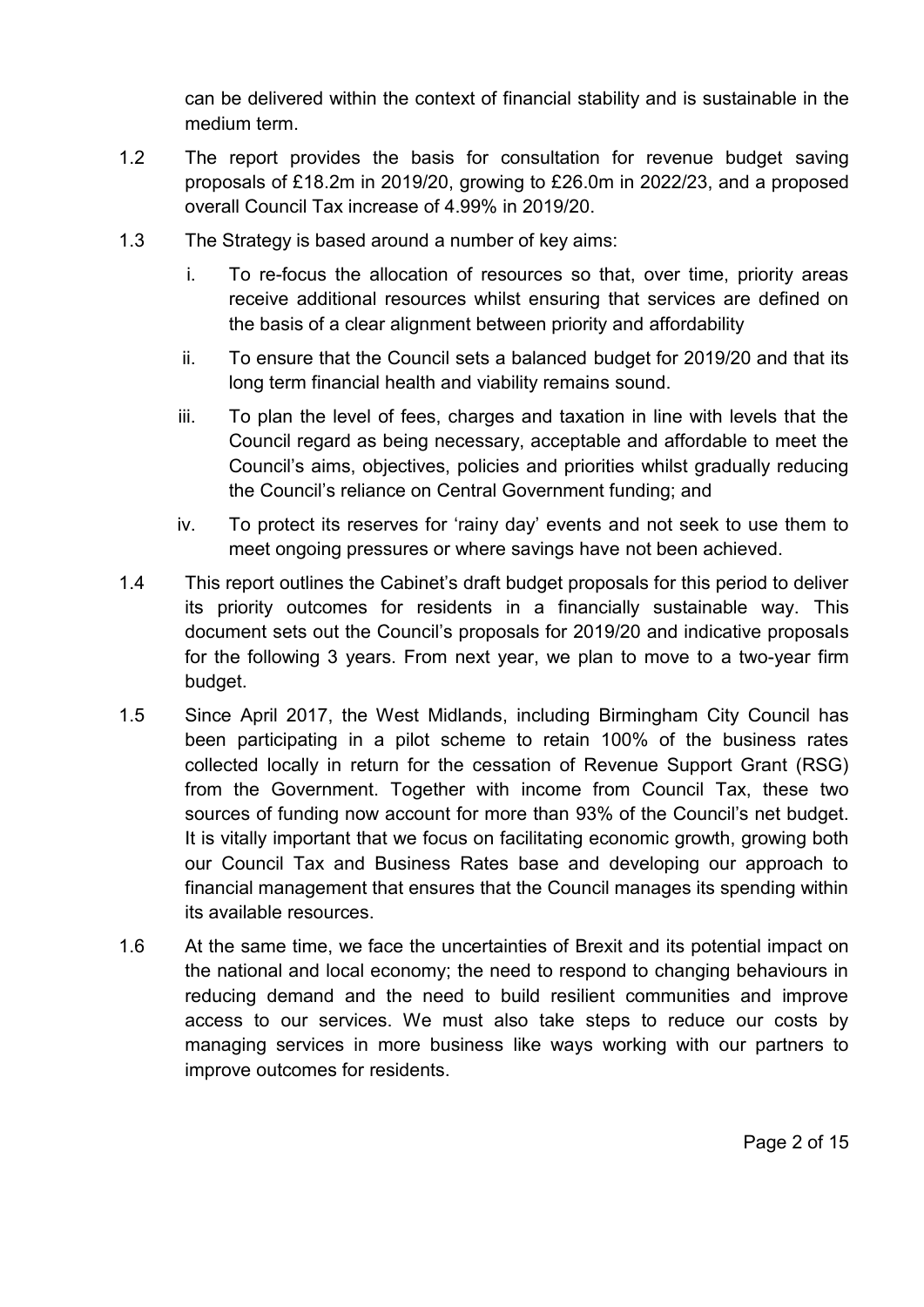- 1.7 The Council will continue to invest in its priorities including services for its most vulnerable citizens, delivering a range of efficient and effective services to Birmingham residents. However, ongoing service pressures and falling resources mean that it is increasingly difficult for the Council to continue to deliver services without taking some hard decisions. If implemented, the savings proposals put forward for consultation in this report would affect a range of services provided by the Council
- 1.8 These draft proposals will be used as the basis for consultation with a range of stakeholders including residents, businesses, trades unions and partners. Analysis on consultation feedback will be considered by the Cabinet before they finalise their budget proposals that will be recommended to Council on  $26<sup>th</sup>$ February 2019 when it will set the budget.
- 1.9 The Council has made annual savings of £690m over the last 8 years, but to be sustainable in the future the Council will need to continue to stop, change, reduce and in some cases, develop new services. This report outlines a different approach to financial management being developed by the Council with the aim of aligning delivery of the Executive's key outcomes (described in the Council Plan 2018-22) with affordability.
- 1.10 This is to help the Council to invest its reducing resources in activities that have the greatest impact on the delivery of priority outcomes. The Council wants to achieve better outcomes for all residents by improving quality and performance, managing demand of its high cost services and becoming more commercial. Consequently financial plans have been drawn up on the basis of its priority outcomes and will support the commissioning and procuring of services more cost effectively to enable the Council to become a modern and sustainable organisation.
- 1.11 The proposals set out in this report are based on the most recent projections of demand for services and forecasts of likely costs.
- 1.12 The proposed 2019/20 budget position assumes a Council Tax increase of 4.99%, including a general increase in Council Tax of 2.99% and a further 2.00% increase in relation to the Adult Social Care Precept. The final Council Tax increase will be subject to Full Council approval in February 2019.
- 1.13 If implemented, the savings proposals in this report would deliver a balanced budget for 2019/20. Details on individual savings proposals are set out in Budget Consultation 2019+ (November 2018) provided in Appendix 1.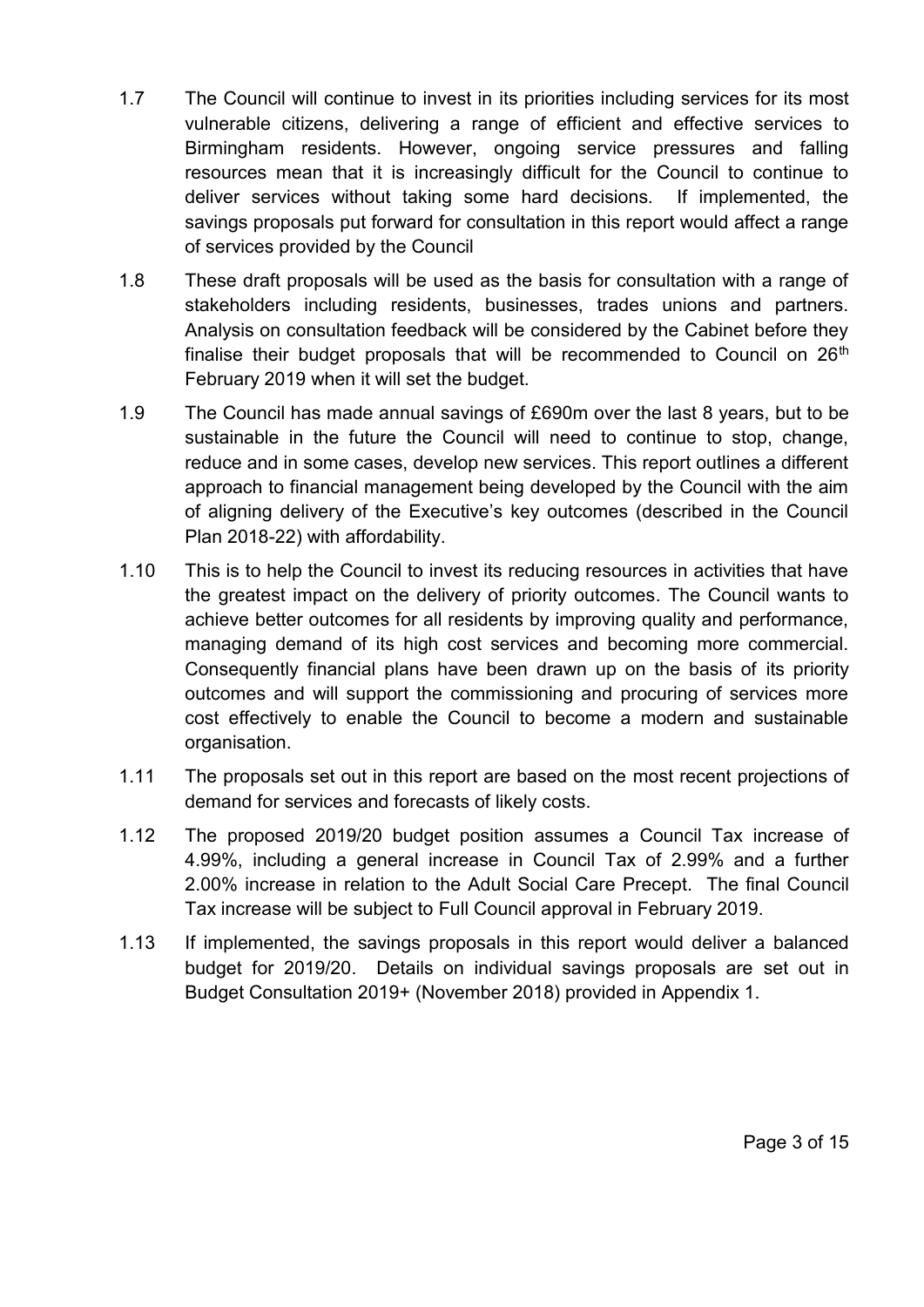#### **2 Recommendations**

- 2.1 Approve the budget consultation document (attached at Appendix 1) and to note that formal budget consultation will begin on 13<sup>th</sup> November 2018 but that some proposals may be subject to different or further consultation when proposals are finalised;
- 2.2 To note the aims and objectives of the Medium Term Financial Strategy which will be presented to Council for approval in February 2019;
- 2.3 To note that the report contains draft proposals for reducing cost and generating income that amount to £18.2m in 2019/20;
- 2.4 To note that the Executive's budget proposals for consultation are based on the assumptions detailed within the MTFS and that this includes a Council Tax increase of 4.99%, 2.99% under general powers to increase Council Tax without a referendum and 2.00% Social Care Precept;
- 2.5 To note that the Executive's initial budget proposals will impact on staffing and that consultation will be undertaken in line with legislation and the Council's agreed processes before proposals are implemented.
- 2.6 To agree the contents of this report are not subject to call-in. Under the City Council's Constitution, Section 3 - Meetings Administration, para 3.7- 'Immediate Decision Implementation' set out the circumstances under which exemptions from call-in may be made, Specifically, "if the interests of the Council are jeopardised unless an executive decision is implemented immediately then the Chief Executive in consultation with the Leader (or Deputy Leader in his/her absence) may designate such executive decision as so urgent that its implementation cannot wait until the expiry of the call-in period."

S 30(6) Local Government Finance Act 1996 (LGFA) provides that the Council has to set its budget before 11th March each year and it is due to be considered at the Council meeting on 26<sup>th</sup> February 2019. The Council must begin consultation on the draft budget and savings proposals for 2019/20 – 2022/23 as soon as possible to allow enough time for the Council to consider and respond to feedback from the public in respect of the proposals. A delay in approving the draft Budget Consultation document until December's Cabinet would leave insufficient time for the Council to undertake and fulfil the legal consultation obligations prior to the approval of the 2019/20 Budget at Council in February.

### **3. Background**

3.1 The Council is a large and influential local and regional organisation managing the delivery of a vast range of services either directly or through/with others. Its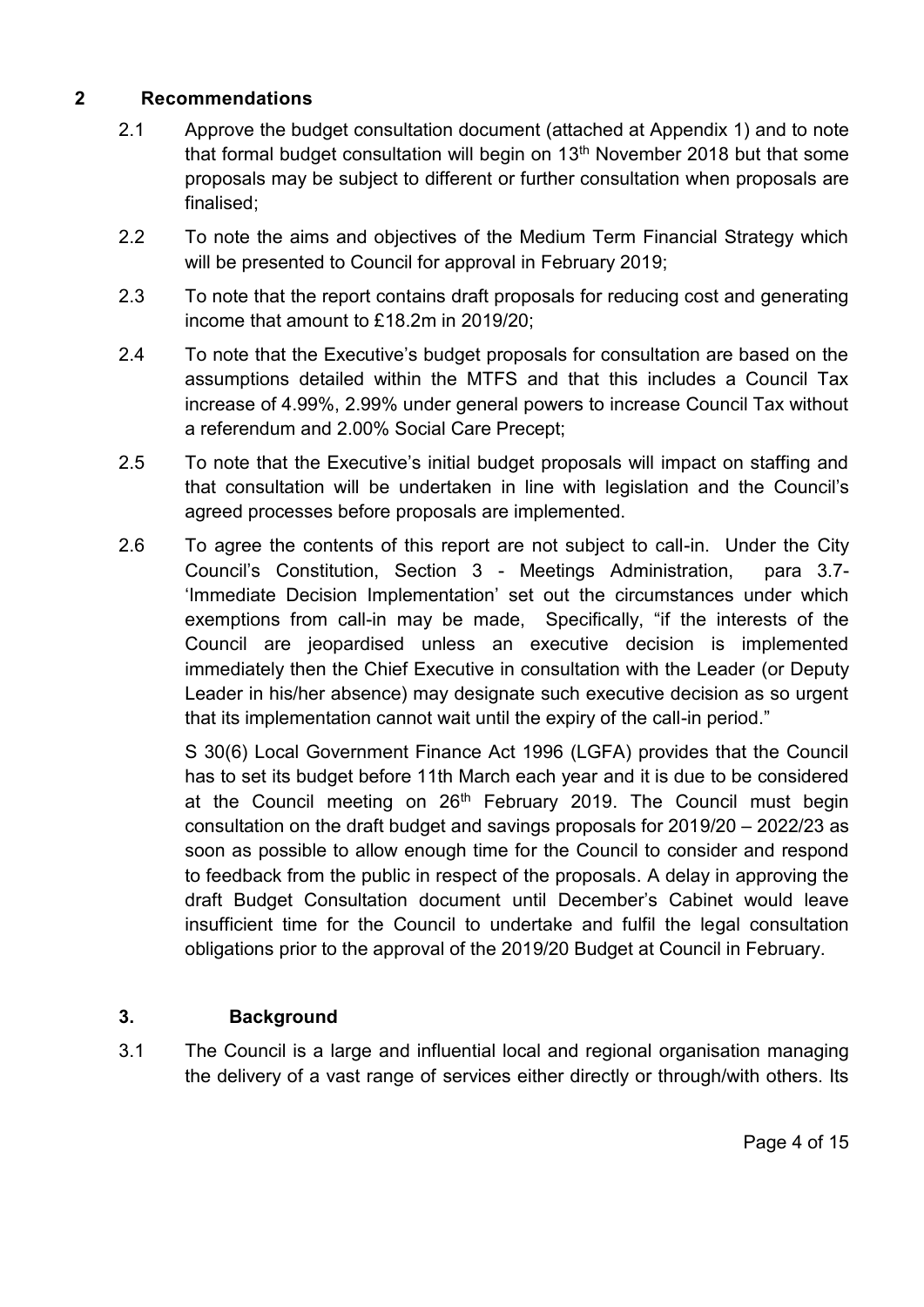core purpose is to improve the quality of life for residents and effective financial management is key to this.

- 3.2 The MTFS focuses on determining the financial position for the period up to and including 2020/21 and takes into account major issues affecting the Council's finances, including international, national and regional economic influences as well as local factors and priorities. It identifies risks and looks to mitigate those risks through provisions within reserves and balances to ensure the council has adequate resources to cover the uncertainty and risk.
- 3.3 It provides the framework and assumptions for developing the overall budget, taking into account any unavoidable service pressures. The MTFS recognises the key role that financial resources play in the future delivery of services, and enabling the effective planning, management and delivery of those services. The MTFS is therefore key to the effective delivery of the Council's overall aims of achieving better budgetary control.
- 3.4 The chart below shows that the Council currently receives (2018/19 with 2017/18 figures in brackets) almost £3.1bn in income from Central Government Grants, Council Tax, Business Rates, Rents, and other Fees and Charges.



\* Other includes: Use of Reserves & Balances and costs recovered by charging capital accounts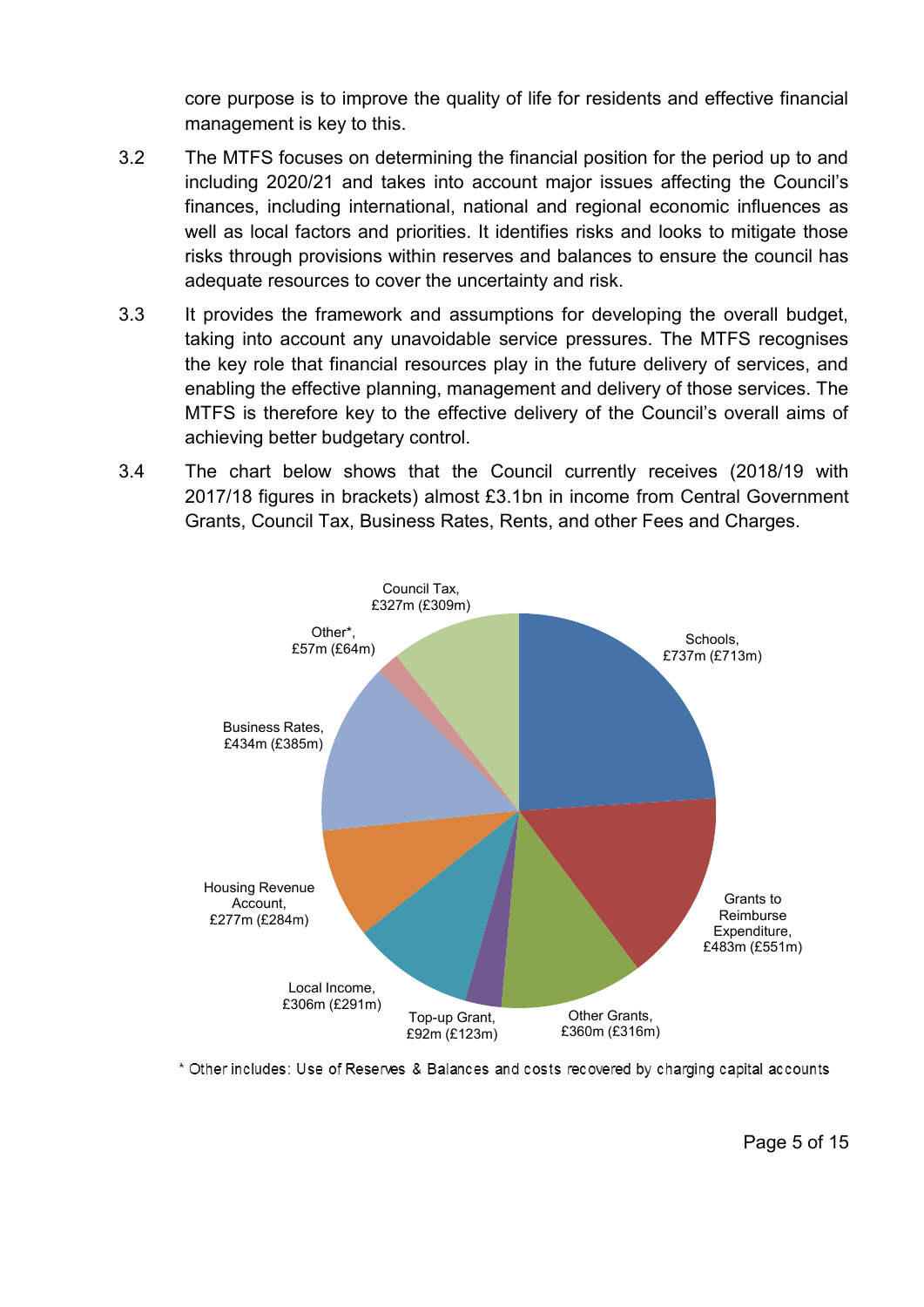3.5 The chart below shows how this money is spent. In two areas, schools and for benefit payments, money is simply passported through the Council. The Council also needs to include two separate plans: Housing (within the Housing Revenue Account) of £277m and the remainder (General Fund) being used to deliver the Council's outcomes and priorities.



\* Other includes Corporately Managed Budgets and Use of Reserves & Balances

- 3.6 It is important that Members are aware of the major financial challenges and opportunities and that they make informed decisions. The Council regularly revises its Medium Term Financial Strategy (MTFS) so that the financial position is clear for budget proposals to be drawn up for the forthcoming year. It is important for the Council to set out its budget proposals and emerging ideas for savings in the context of the MTFS over a four year period 2019/20 to 2022/23.
- 3.7 It is important to note commitments made by the City Council to balance its budget for 2019/20 without the use of reserves to meet spending pressures or the failure to deliver services. This is an important principle for the City Council.
- 3.8 In order to meet the financial challenges and service pressures we face, total further savings (including those already in financial plans) of £86.7m are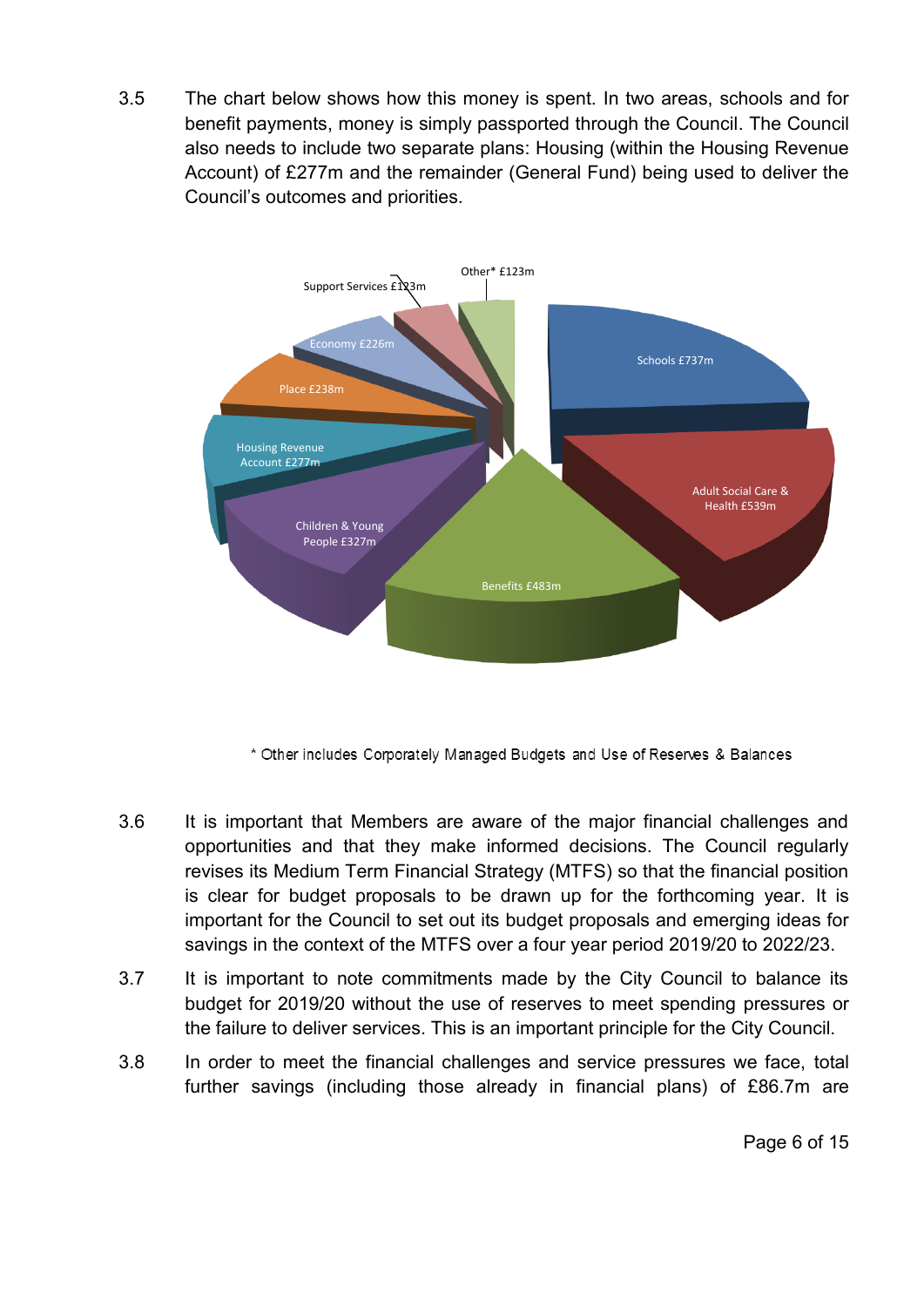required from the General Fund budget by 2022/23 to be sustainable – this represents around10% of the total General Fund budget

- 3.9 The Cabinet wants to channel its resources towards agreed priority outcomes and to do this properly and transparently requires a different approach through aligning priorities more closely with available resources without the need to use reserves to support ongoing spending.
- 3.10 The outcomes of the consultation and Council's response to this will inform the Medium Term Financial Plan for the period from 1 April 2019 onwards. The consultation document seeks views on the proposed approach to addressing the financial challenges and building a financially sustainable future.
- 3.11 The Council's Vision is to be a city of growth where every child, citizen and place matters. This Vision and the Council's priorities were incorporated in the Birmingham Council Plan: 2018-2022 in July 2018, and this document set out the Council's priorities and key measures by which success will be measured.

| <b>Outcome</b>                                                                                           | Why is this important?                                                                                                                                                                                                                                                                                                                                                                                                                                                                                                    |
|----------------------------------------------------------------------------------------------------------|---------------------------------------------------------------------------------------------------------------------------------------------------------------------------------------------------------------------------------------------------------------------------------------------------------------------------------------------------------------------------------------------------------------------------------------------------------------------------------------------------------------------------|
| Birmingham is an<br>entrepreneurial city<br>to learn, work and<br>invest in                              | We want a city that invests in its people so that everyone can have opportunities to realise their<br>potential through lifelong learning, skills and good jobs. We want to invest in the buildings and transport<br>connections of our city to provide better places to live and work and enable businesses to prosper. HS2<br>will be a key milestone in the city's development and we must make the most of this opportunity to<br>boost our economy and key growth sectors, and enable citizens to access employment. |
| Birmingham is an<br>aspirational city to<br>grow up in                                                   | We want to respond to our unique profile as one of the youngest cities in Europe to give all children<br>from every background and community the best start in life with a clear pathway to achieve<br>success and realise their full potential.                                                                                                                                                                                                                                                                          |
| Birmingham is a fulfilling city<br>to age well in                                                        | We want citizens to live more active, longer, healthier and independent lives. We want to<br>reduce social isolation so that people can make positive choices and take control of<br>their wellbeing.                                                                                                                                                                                                                                                                                                                     |
| Birmingham is a great city to<br>live in                                                                 | We want Birmingham to be a sustainable city of vibrant culture, flourishing neighbourhoods<br>with good quality housing. A city with clean air, safe and clean streets and green spaces.<br>We want to be a city where our citizens have pride in where they live, have a strong sense of<br>belonging and a voice in how Birmingham is run.                                                                                                                                                                              |
| <b>Birmingham residents</b><br>gain the maximum<br>benefit from hosting the<br><b>Commonwealth Games</b> | Hosting the Commonwealth Games gives us a global stage to use the transformational power of<br>sport and culture to project a positive image of our city, promote growth and provide a long-lasting<br>legacy to the citizens of our city.                                                                                                                                                                                                                                                                                |

#### 3.12 The Council's key priorities to deliver its outcomes include:

- Creating investment opportunities and fostering economic growth, thereby leading to improved opportunities for citizens
- Improvement of protection of vulnerable children and young people
- Improving educational attainment and standards
- Improving care for the elderly and reducing social isolation and loneliness
- Development of the transportation infrastructure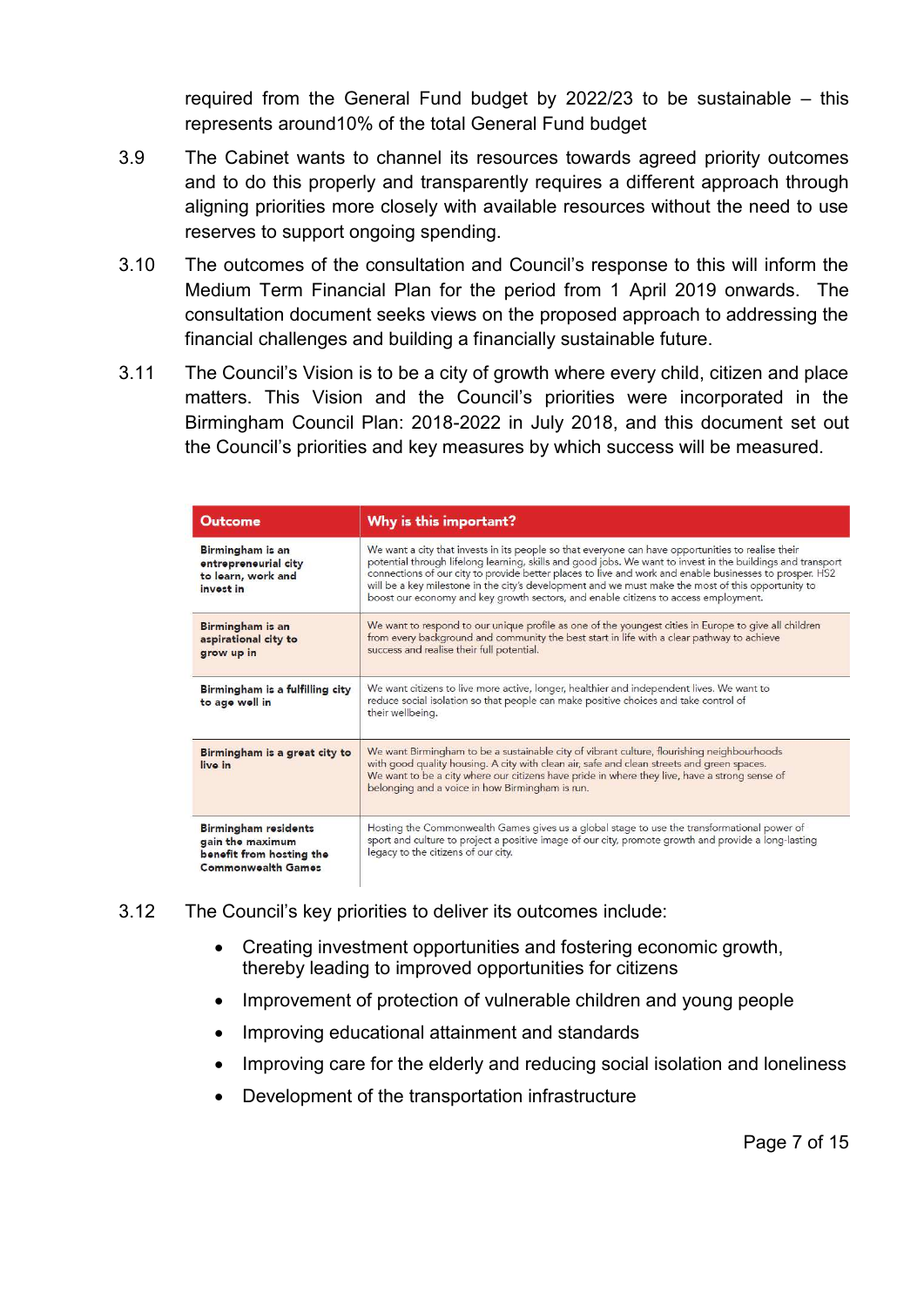- Delivery of the Commonwealth Games, with Birmingham residents gaining maximum benefit from being the host city.
- 3.13 The Council, as with other local authorities across the country, is facing increased pressure as a result of rising demand for services at a time when its resources are not increasing at the same rate. Nationally, Central Government funding to local government would have fallen by 63% in real terms by 2019/20 and core spending power would have reduced by 24%.
- 3.14 Coupled with this, there has been growth in actual or forecast demand for a range of core services, including looked after children, adults aged 65 and over, homelessness, etc. Recent events at other local authorities illustrate the challenges facing local government, particularly those authorities with responsibility for social care.
- 3.15 Over the eight years to 2018/19 the City Council has had to make overall annual savings of around £690m. The Council estimates that it needs to make further annual savings of £86m by 2022/23, meaning total annual savings of around £775m over the twelve year period. The Council approved plans to deliver £64m of further savings when it set its budget in February 2018. Subsequently, £5m of these plans have been assessed as been non-deliverable. In addition to the existing plans, we anticipate having to make extra annual savings of £26m between 2019/20 and 2022/23, which are described in the consultation document.
- 3.16 The approach to medium term financial planning for the period 2019/20 and beyond has been based on the Council's Priorities and the key principles outlined below:
	- The plan will be a reflection of the Council's priorities based on what the new Council wishes to achieve;
	- Recurrent expenditure not being funded from non- recurrent resources (reserves);
	- Strong governance and assurance and accountable for delivery of service outcomes within budget;
	- Closer integration of capital and revenue processes
- 3.17 The remainder of the report details the financial position facing the Council and the specific proposals put forward for consultation. These proposals are set out set out in Budget Consultation 2019+ (November 2018) provided in Appendix 1.

### **4 Reserves and balances**

4.1 To ensure proposals are considered in a full financial picture, it is important to set out the expected position on Reserves and the General Fund Balance.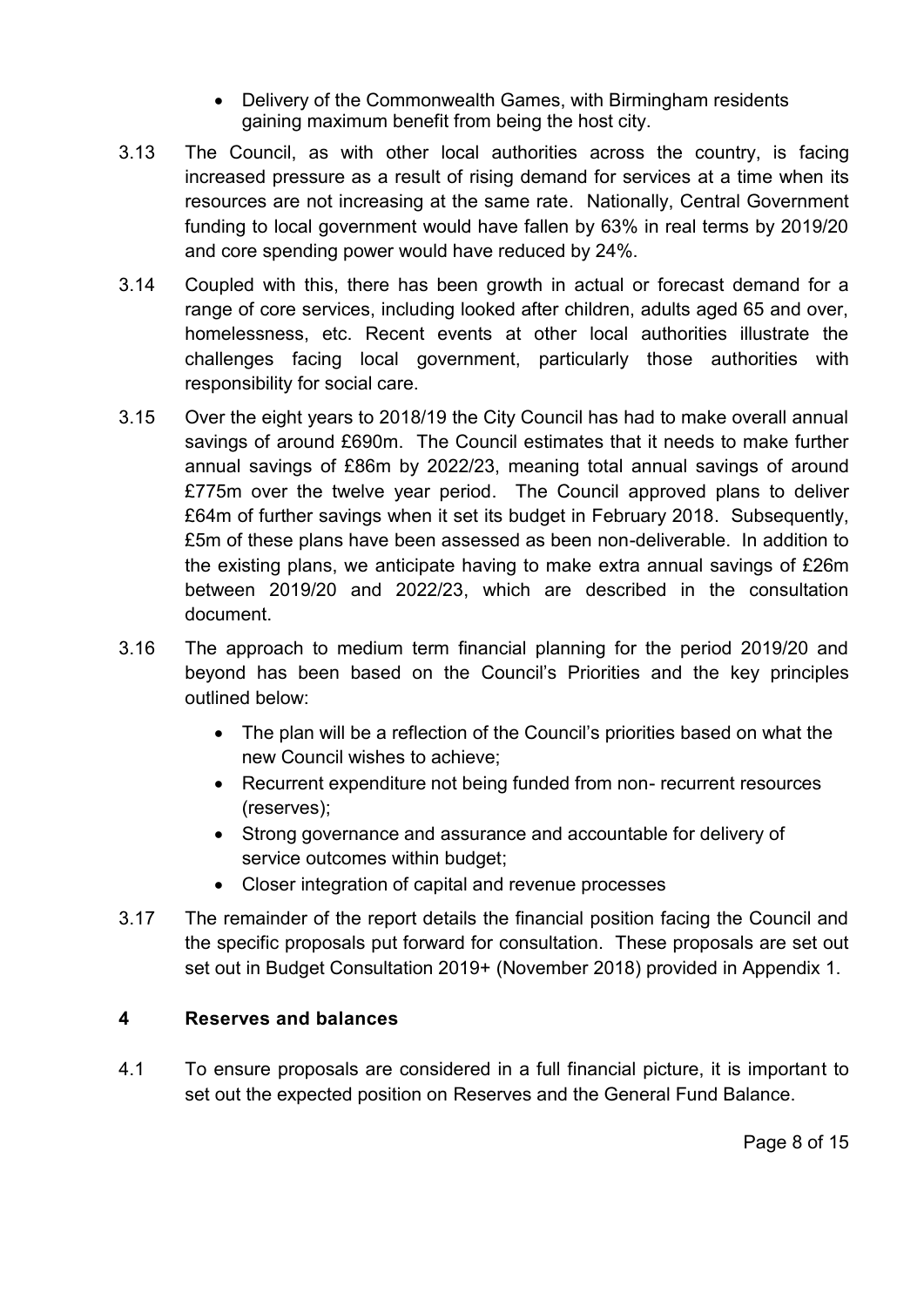#### **Reserves**

- 4.2 The Council has a number of reserves that have been set aside for specific reasons. These reserves can be split into three categories:
	- Those required to be kept by statute or accounting guidance. For example, revenue grants reserve, school balances etc. These reserves can only be utilised for the purpose for which they have been set aside.
	- Those set aside for a future event that has a high probability of occurring. For example the Highways PFI Reserve;
	- Those useable reserves held for non-specific events that cannot yet be foreseen.
- 4.3 In light of the increasing level of risk and uncertainty identified within the MTFS and the increased probability of resources being required to support its delivery, a full review of useable reserves and provisions is being undertaken. In closing the accounts for 2017/18, a view was taken on maintaining and strengthening, where necessary, those reserve specifically earmarked to support the highest areas of risk resulting in the rationalisation of reserves and provisions where possible and in some cases additional funding being set aside.

| reserves which are not held for specific purposes is as follows: |    |                                                 |    |    |    |  |
|------------------------------------------------------------------|----|-------------------------------------------------|----|----|----|--|
| Table 1                                                          |    | 2018/19   2019/20   2020/21   2021/22   2022/23 |    |    |    |  |
|                                                                  | £m | £m                                              | £m | £m | £m |  |

Financial Resilience Reserve  $\begin{array}{|c|c|c|c|c|c|c|c|c|} \hline \end{array}$  80.8  $\begin{array}{|c|c|c|c|c|c|c|c|} \hline \end{array}$  74.9  $\begin{array}{|c|c|c|c|c|c|c|c|c|} \hline \end{array}$  69.9

Invest to Save Reserve 37.6 27.4 20.9 23.9 28.3

| 4.4 | The table below shows the forecast position over the MTFS period in relation to |
|-----|---------------------------------------------------------------------------------|
|     | reserves which are not held for specific purposes is as follows:                |

|    | <b>General Balances</b>                                                     | 28.9  | 28.9  | 28.9  | 28.9  | 28.9  |  |
|----|-----------------------------------------------------------------------------|-------|-------|-------|-------|-------|--|
|    | <b>Total</b>                                                                | 153.2 | 137.1 | 124.7 | 122.7 | 123.1 |  |
|    |                                                                             |       |       |       |       |       |  |
|    |                                                                             |       |       |       |       |       |  |
| 45 | The non-earmarked balances are forecast to be £153.2m at the end of 2018/19 |       |       |       |       |       |  |

- providing the current year financial overspend is addressed; if not this balance will reduce to £140.3. The required level of balance is determined by assessing the level of risk the Council faces.
- 4.6 As the Council is facing significant cuts in funding and increasing demand, the level of risk is heightened. The assessed minimum balance will be reviewed for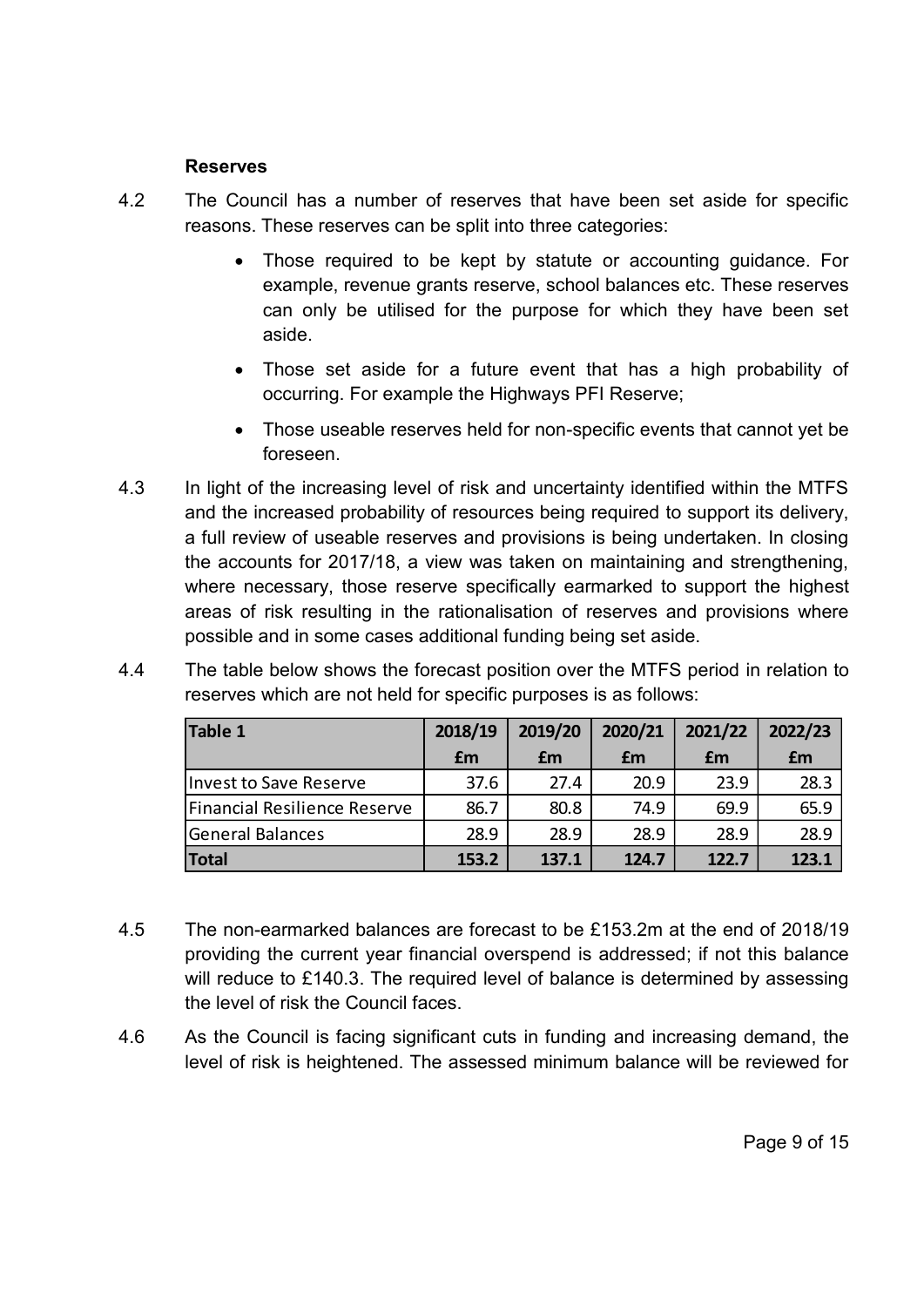the MTFS update in February 2019, taking into consideration both risk and affordability.

## **5. Resourcing**

- 5.1 The proposals in this consultation assume a combined general and Social Care Precept increase in Council Tax of 4.99% in 2019/20 and 1.99% in later years. As part of its 2015 Spending Review, the Government announced new powers for Councils responsible for adult social care to raise additional Council Tax equivalent to 2% per annum for a "Social Care Precept". The Council has applied this additional charge for 2016/17 through to 2018/19, and will do so for 2019/20. Over the four years, this will have generated additional funding of around £24.0m, to be used for adult social care. The Council has carried through reviews of discounts being awarded for Council tax in order to ensure that everyone pays their fair share for the services provided by the Council. Improvements have been made to the Council Tax taxbase following reviews of Single Persons Discounts awarded, along with the doubling of empty homes premium for long term empty properties. Growth in homes in Birmingham has also been included in current projections of Council tax income.
- 5.2 During 2019 a proposal to review the amount of Council Tax Support awarded in future years will be drawn up. The proposals will be subject to extensive consultation and dependant on the outcome of the consultation changes may be made to the level of support awarded.
- 5.3 In respect of Business Rates, the Council has entered into an agreement with Government to Pilot 100% business rates retention locally. This means that all business rates generated in Birmingham remain locally to help provide services, providing a greater financial incentive to grow businesses. It is estimated that available income from business rates will increase by £24.5m in 2019/20.
- 5.4 The Council's other grants which can be used to support general expenditure are expected to reduce by £29.7m when compared to 2018/19.
- 5.5 The Council is in the final year where there is provision of a "guaranteed minimum" financial settlement. This means we have relative certainty regarding resources for 2019/20 only. Even so, final figures will not be announced until  $6<sup>th</sup>$ December 2018, and so adjustments may need to be made in the light of this.
- 5.6 However, following this there is significant uncertainty including:
	- The detailed implications of announcements made in the Chancellor's Autumn Budget;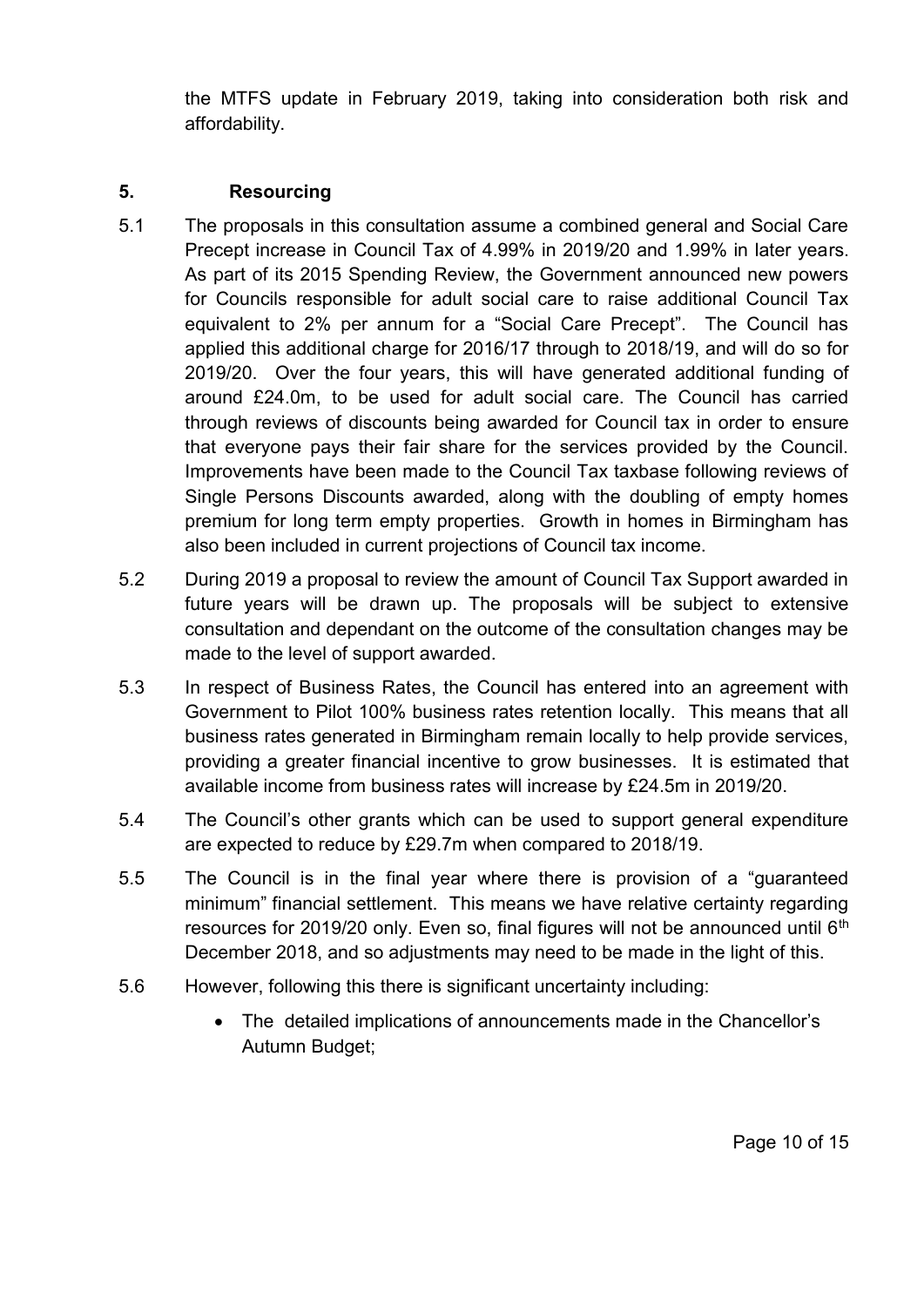- What the Government will announce in the next Spending Review regarding plans for local government funding; and
- The impact of a "fair funding" review being carried out by the Government on the distribution of local government funding – this is due to be implemented (at least in part) by 2020/21. The impact of this reform may not be known until late 2019 and could cause variations to our current assumptions.

Though the Government is yet to announce funding levels beyond the current Spending Review, the Council's current assumption is that the settlement funding assessment in 2020/21 will remain unchanged, apart from inflationary increases.

5.7 Table 2 below summarises the overall position. If all the proposals included within this report were to be accepted, this would remove the forecasted gap in 2019/20 and 2020/21. Alternative savings will need to be identified for any proposals that are not accepted.

| Table 2                                                   | 2019/20    | 2020/21    | 2021/22    | 2022/23 |
|-----------------------------------------------------------|------------|------------|------------|---------|
|                                                           | <b>f</b> m | <b>f</b> m | <b>f</b> m | £m      |
| Changes in core Government grants                         | 29.7       | 30.2       | 28.2       | 27.4    |
| Changes in Council Tax, Business Rates and related grants | (27.0)     | (54.1)     | (79.3)     | (102.3) |
| Pay & Price Inflation                                     | 17.2       | 37.9       | 56.6       | 75.9    |
| <b>Budget Pressures</b>                                   | 23.9       | 32.0       | 33.7       | 38.4    |
| Net Payment to/(from) Reserves                            | 2.4        | 4.7        | 32.9       | 20.2    |
| Corporately Managed Budgets                               | 3.6        | 22.3       | 23.2       | 27.1    |
| Savings requirement                                       | 49.8       | 73.0       | 95.3       | 86.7    |
| Savings in Financial Plan 2018+                           | (35.6)     | (54.8)     | (64.2)     | (64.3)  |
| Savings not deliverable                                   | 4.0        | 4.6        | 4.6        | 4.6     |
| New Savings being consulted on                            | (18.2)     | (22.8)     | (24.1)     | (26.0)  |
| Further savings to be identified for future years         | 0.0        | 0.0        | 11.6       | 1.0     |

- 5.8 Following agreement by Cabinet, the proposals in this report will be subject to a 6 week public consultation, ending on 31st December 2018. Comments from the public will be invited at face-to-face meetings with the public and with businesses and via digital channels.
- 5.9 The responses from this consultation will inform the finalisation of the Council's budget for consideration by Council in February 2019.

# **6 Options considered and Recommended Proposal**

6.1 The proposals in the attached draft budget consultation document reflect the evaluation of alternative options for balancing the General Fund budget for 2019/20, and in setting the financial strategy in the medium term. The purpose of this consultation is, however, to invite the public and partners to consider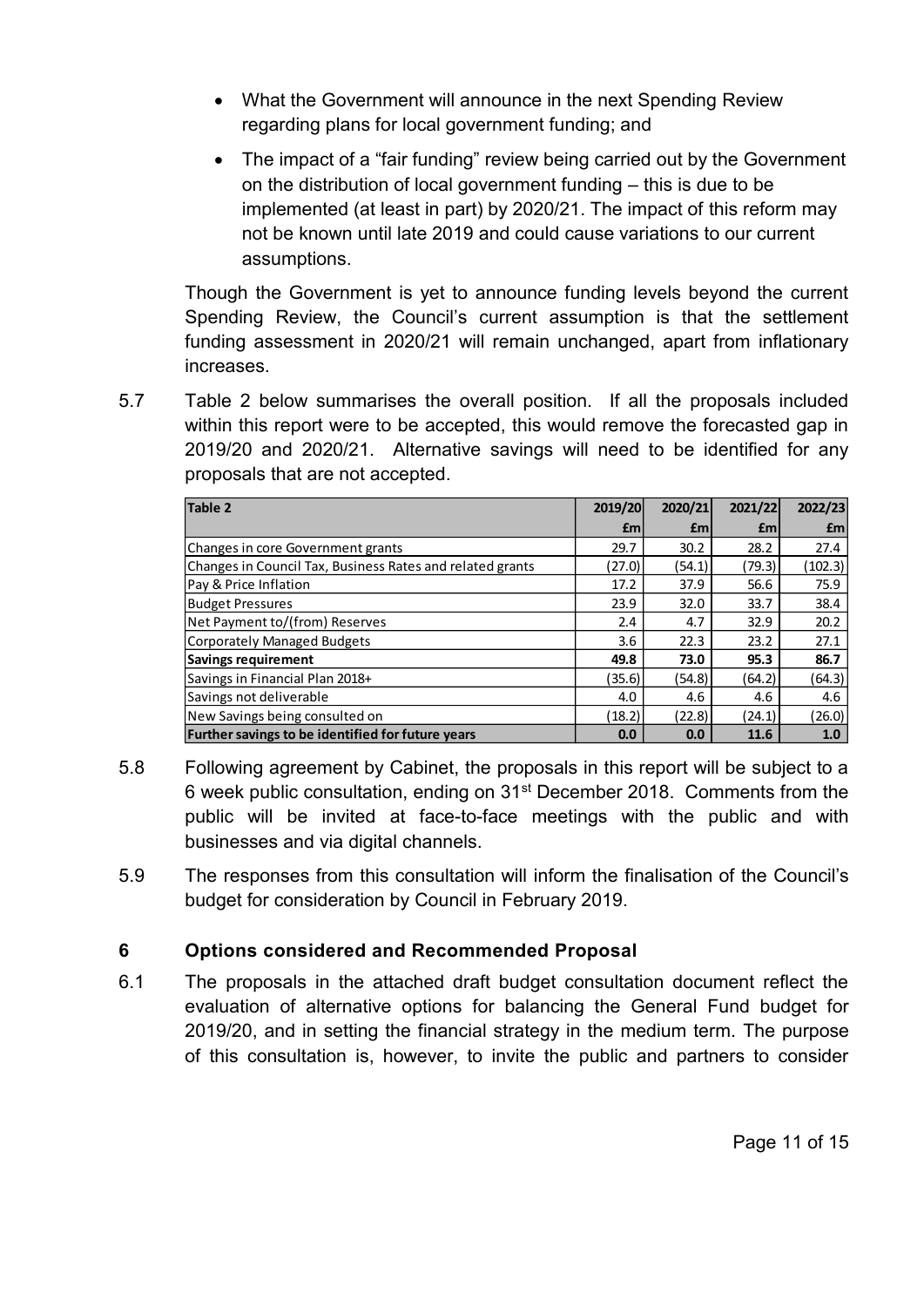these savings proposals, provide feedback and, if they wish, make alternative suggestions.

- 6.2 Alternative options for revenue spending and MTFS assumptions form an integral part of the development of the overall MTFS that will be considered at the Council budget setting meeting on 26<sup>th</sup> February 2019. The current set of assumptions contained within this report will be reviewed on a regular basis but represent the most up to date information available at this time.
- 6.3 The proposals presented in this report represent the Executive's draft budget for the period 2019/20 – 2022/23. Of these, many proposals for 2019/20 to 2022/23 will also require further specific consultation with service users. The Executive have considered and rejected some proposals put forward by officers as they were not considered to align with the Executive's priorities and values. In addition, there are a number of variables and alternative options that could be implemented as part of the budget.

### **7 Consultation**

- 7.1 Internal Cabinet Members, Corporate Directors, the City Solicitor, Director of Human Resources, Director of Public Health and Assistant Director (Communications) have been consulted in the preparation of proposals set out in this report.
- 7.2 External The draft document attached as an Appendix to this report will form the basis of public consultation on the overall budget proposals. This will be complemented, where appropriate, by consultation with stakeholders and staff on individual savings proposals.

### **8 Risk Management**

8.1 The inability to deliver a balanced budget is one of the Council's main corporate risks. The proposals within this report are aimed to try to mitigate this risk. The scale and scope of some of the savings are such that they represent a significant risk of non-achievement in the future. The savings programme will continue to be monitored robustly and reported to senior management and Members so that they are kept up to date with the progress of savings delivery.

### **9 Compliance Issues:**

## **9.1 How are the recommended decisions consistent with the City Council's priorities, plans and strategies?**

9.1.1 The Council will continue to be faced with resource constraints over the medium term, which will have an impact on service delivery. The financial proposals set out in the attached consultation document have been formulated in the context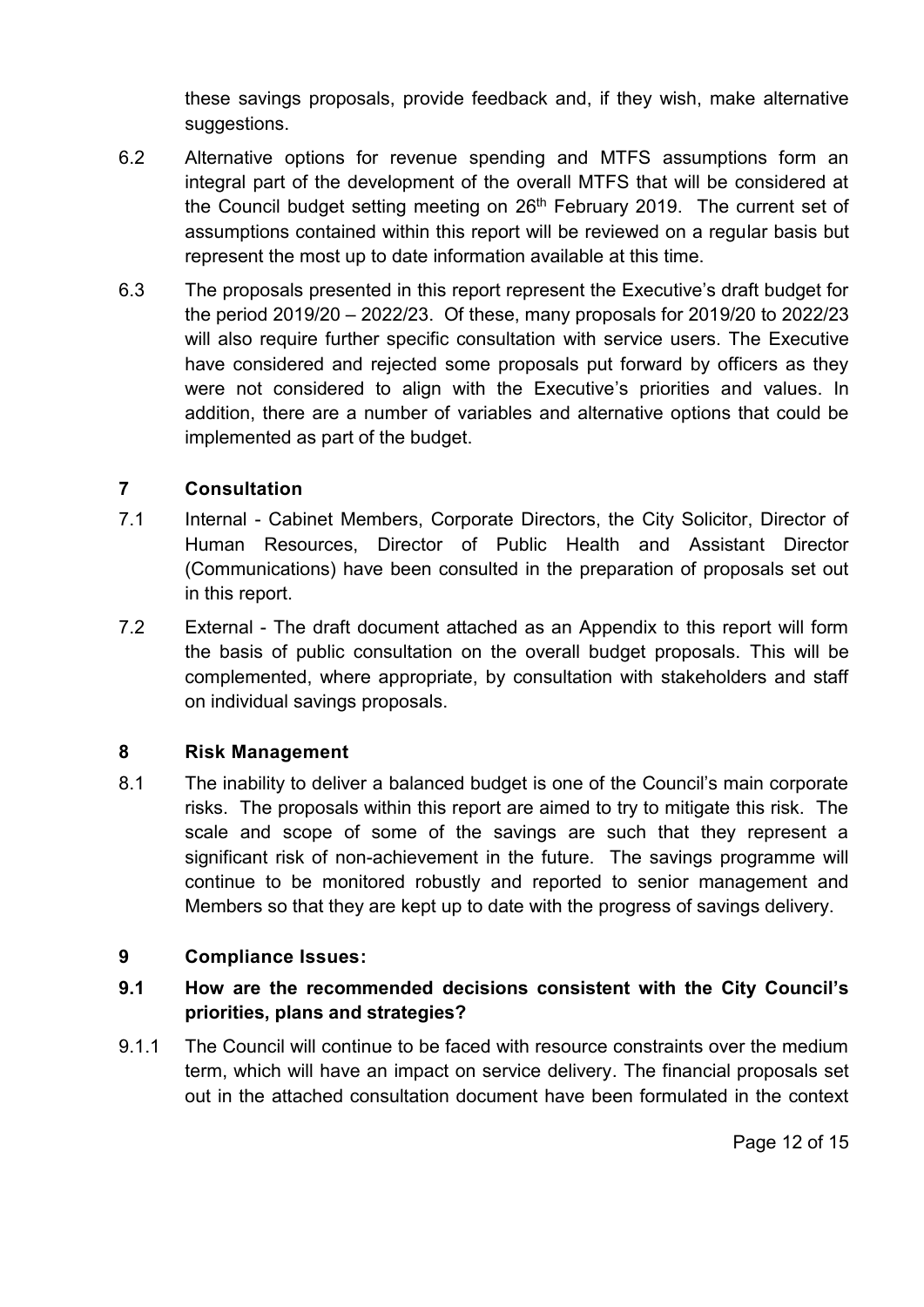of the Council's policy priorities. In this way, these proposals are aligned to existing policy priorities.

### **9.2 Legal Implications**

- 9.2.1 The Local Government Finance Act 1992 (as amended) requires local authorities to calculate their Council Tax requirement, after having regard to all items of income and expenditure for the forthcoming year and, after taking account of the principles set out by the Government, to determine whether a referendum is required on the proposed Council Tax increase. In practice, therefore, this means that a local authority must set a balanced budget for the forthcoming financial year, in this case 2019/20.
- 9.2.2 The provisions of the LGFA 1992 set out what the Council has to base its budget calculation upon and require the council to set a balance budget with regard to the advice of its Chief Finance officer (s151). The setting of the budget is a function reserved to Full Council who will consider the draft budget which has been prepared by the Executive.
- 9.2.3 If budget proposals result in decommissioning or re-shaping services, then the law will either require specific statutory responsibility to consult on those proposals or the common law will impose an obligation to consult. A further consultation obligation is likely to arise in some cases because the Council's proposals require it to comply with or meet the objectives of the **Public Sector Equality Duty (PSED) arising under 149 Equality Act 2010**.
- 9.2.4 The PSED imposes on the Council an obligation to have 'due regard' as to what is appropriate in all the circumstances in achieving its desired outcomes. In setting the budget, the Council and individual councillors should consider the issue of discrimination before making any policy decisions that may be affected by such an issue.
- 9.2.5 In the absence of an express duty to consult, whether or not the service is a statutory service, the common law will impose an **enforceable legitimate expectation of doing so** where:
	- a) There has been a promise to consult; or
	- b) There has been an established practice of consultation; or
	- c) Failure to consult would lead to conspicuous unfairness.
- 9.2.6 Subject to the overall requirements of fairness, a public authority usually has a broad discretion as to how a consultation exercise should be carried. Consultation should provide for interested organisations, service users, and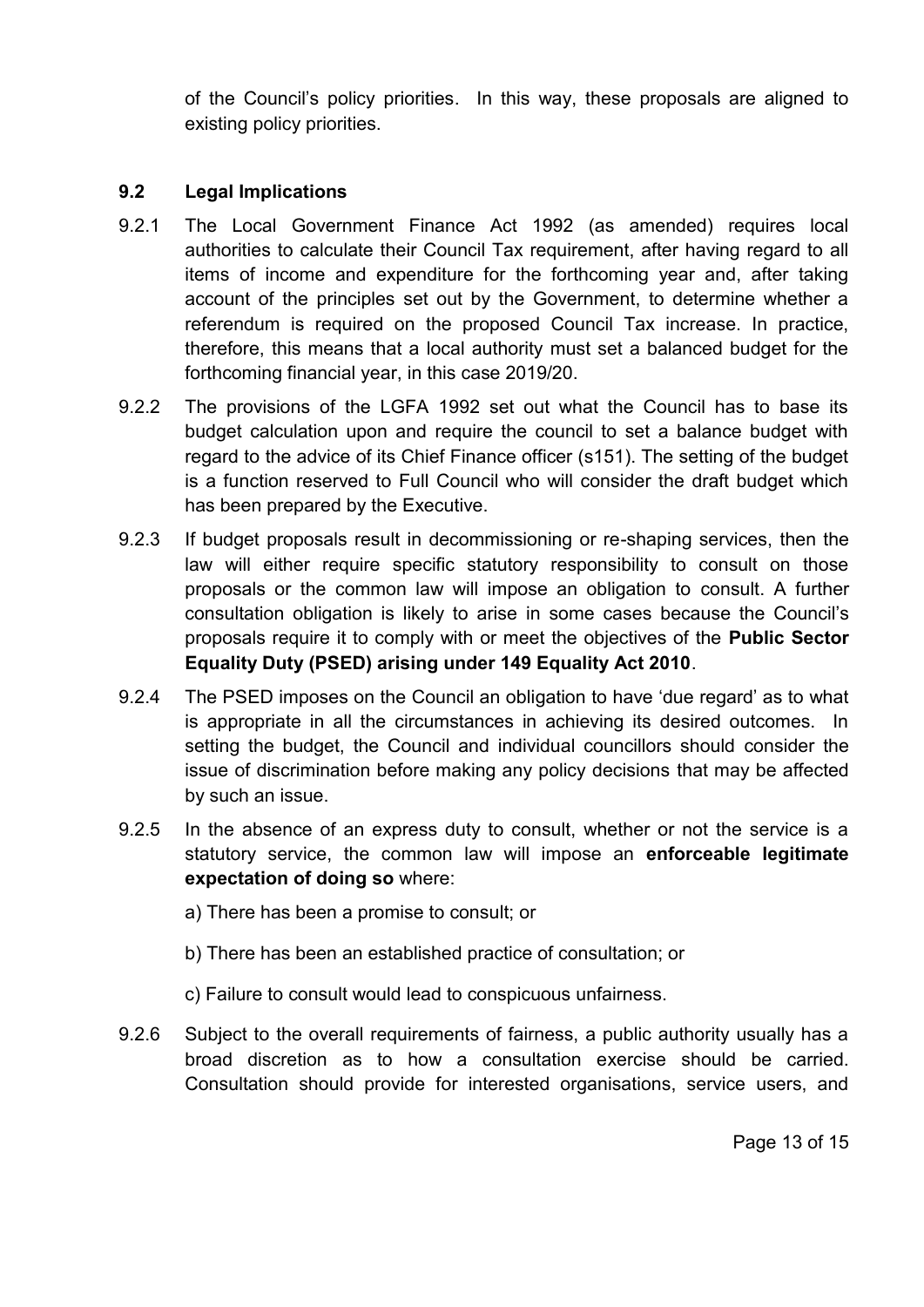wider community to put forward options on how to reshape the service or project and Councillors before making policy decisions and setting the budget should have ' due regard' as to the likely impact of these proposals on these interested parties.

- 9.2.7 In addition, **Section 3 Local Government Act 1999**, imposes an obligation on local authorities to consult widely in order to determine how the Best Value duty should be fulfilled when decommissioning or re-shaping services.
- 9.2.8 Subject to the overall requirements of fairness, a public authority usually has a broad discretion as to **how** a consultation exercise should be carried out. However the courts will now expect the following criteria to have been followed:
	- Consultation must be at a time when proposals are still at a formative stage.
	- Sufficient information must be given to those impacted to permit intelligent consideration and response; and
	- Adequate time must be given for this purpose; and
	- The results of the consultation must be conscientiously taken into account in finalising decisions by decision makers.

### **9.3 Financial Implications**

- 9.3.1 The proposals within this report are primarily concerned with financial matters. They reflect the organisational changes that the Council will need to take in order to respond to the cuts in and future uncertainties around resources and increases in demand for some core services.
- 9.3.2 The proposals attached, if adopted, will set out the resource envelope within which services must be managed. Final decisions on budget allocations will be taken at the City Council meeting on 26th February 2019.

### **9.4 Procurement Implications (if required)**

9.4.1 Not applicable

### **9.5 Human Resources Implications (if required)**

9.5.1 The size of the revenue gap means that the Council will have to find new ways of working, will change the nature of services provided and will change the way the Council works in order to meet the existing challenges. Reduction in employee numbers is inevitable and appropriate assumptions have been made